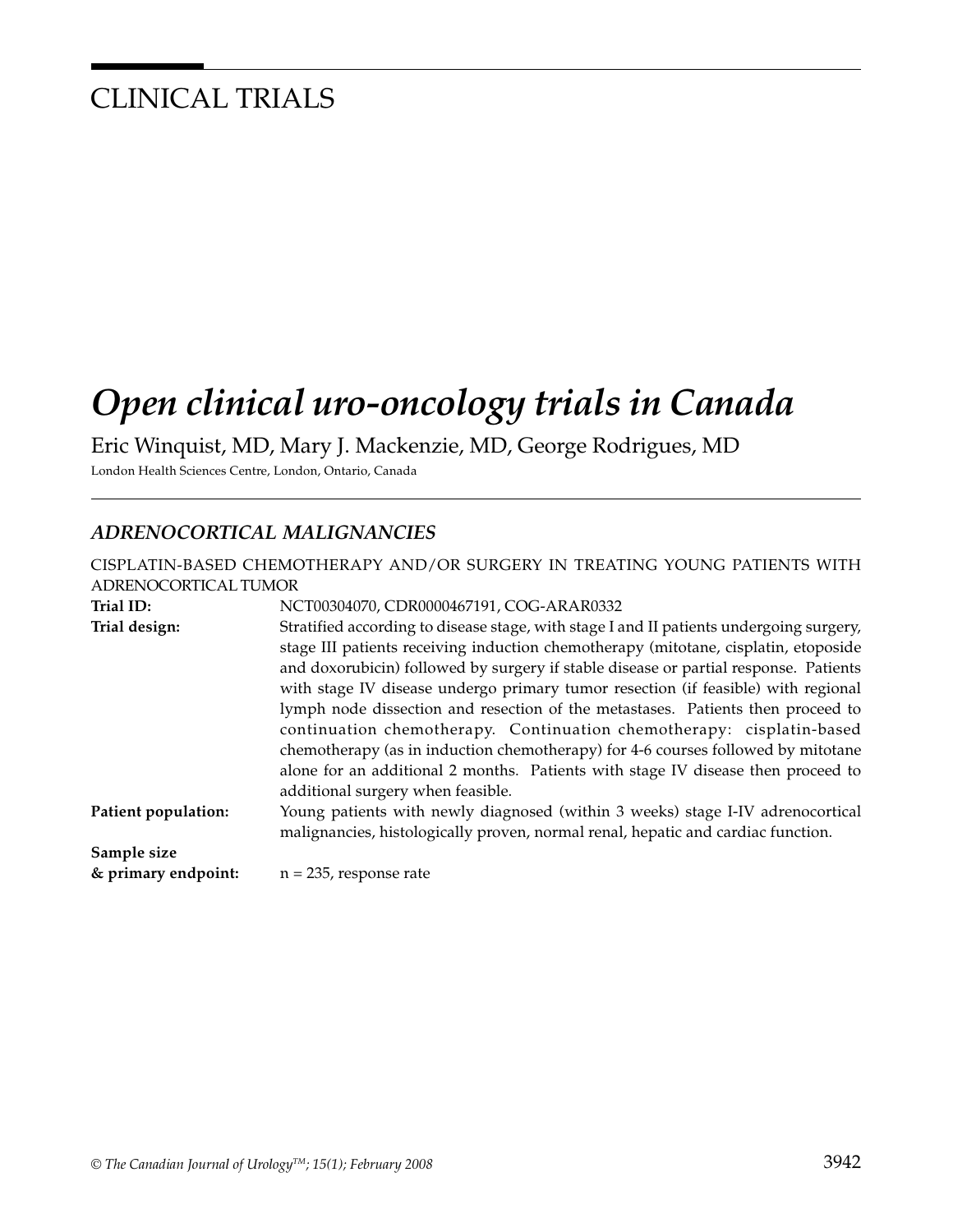### *BLADDER CANCER*

|                                                                                               | A PHASE III STUDY OF IRESSA® IN COMBINATION WITH INTRAVESICAL BCG VERSUS INTRAVESICAL BCG<br>ALONE IN HIGH RISK SUPERFICIAL TRANSITIONAL CELL CARCINOMA OF THE BLADDER                                                                                                                                                                                                                                                                                                                                                                                   |
|-----------------------------------------------------------------------------------------------|----------------------------------------------------------------------------------------------------------------------------------------------------------------------------------------------------------------------------------------------------------------------------------------------------------------------------------------------------------------------------------------------------------------------------------------------------------------------------------------------------------------------------------------------------------|
| Trial ID:                                                                                     | NCIC BL.11                                                                                                                                                                                                                                                                                                                                                                                                                                                                                                                                               |
| Coordination:                                                                                 | Cooperative group (NCIC CTG)                                                                                                                                                                                                                                                                                                                                                                                                                                                                                                                             |
|                                                                                               |                                                                                                                                                                                                                                                                                                                                                                                                                                                                                                                                                          |
| Trial design:                                                                                 | A phase III study comparing intravesical BCG with and without gefitinib, an oral<br>EGFR TK inhibitor.                                                                                                                                                                                                                                                                                                                                                                                                                                                   |
| Patient population:                                                                           | High risk Ta, Tis or T1 superficial bladder cancer with complete transurethral resection of<br>all visible bladder lesions within 21 to 60 days prior to randomization, and without other<br>evidence of metastasis.                                                                                                                                                                                                                                                                                                                                     |
| Sample size                                                                                   |                                                                                                                                                                                                                                                                                                                                                                                                                                                                                                                                                          |
| & primary endpoint:                                                                           | $n = 166$ , time to treatment failure                                                                                                                                                                                                                                                                                                                                                                                                                                                                                                                    |
|                                                                                               | OPEN LABEL MULTICENTRE STUDY OF THE EFFICACY AND SAFETY OF MCC (MYCOBACTERIAL DNA) IN<br>THE TREATMENT OF PATIENTS WITH NON-MUSCLE INVASIVE BLADDER CANCER AT HIGH RISK OF                                                                                                                                                                                                                                                                                                                                                                               |
|                                                                                               | PROGRESSION AND WHO ARE REFRACTORY TO BCG                                                                                                                                                                                                                                                                                                                                                                                                                                                                                                                |
| Coordination:                                                                                 | Industry (Bioniche Life Sciences)                                                                                                                                                                                                                                                                                                                                                                                                                                                                                                                        |
| <b>Trial Design:</b>                                                                          | In the Induction phase, patients will receive 6 weekly intravesical instillations of 8 mg<br>MCC. At month 3, patients will enter the Maintenance phase and will receive weekly<br>MCC instillations for 3 weeks at months 3, 6, 12, 18 and 24.                                                                                                                                                                                                                                                                                                          |
| Patient population:                                                                           | Patients with non-muscle invasive urothelial carcinoma at high risk of progression                                                                                                                                                                                                                                                                                                                                                                                                                                                                       |
|                                                                                               | (CIS, T1G3) who have failed therapy with BCG.                                                                                                                                                                                                                                                                                                                                                                                                                                                                                                            |
| Sample size                                                                                   |                                                                                                                                                                                                                                                                                                                                                                                                                                                                                                                                                          |
| & primary endpoint:                                                                           | $n = 105$ ; one year disease-free survival                                                                                                                                                                                                                                                                                                                                                                                                                                                                                                               |
|                                                                                               | RANDOMIZED PHASE III TRIAL COMPARING IMMEDIATE VERSUS DEFERRED CHEMOTHERAPY AFTER                                                                                                                                                                                                                                                                                                                                                                                                                                                                        |
|                                                                                               | RADICAL CYSTECTOMY IN PATIENTS WITH PT3-PT4, AND/OR N+M0 TRANSITIONAL CELL CARCINOMA                                                                                                                                                                                                                                                                                                                                                                                                                                                                     |
| OF THE BLADDER                                                                                |                                                                                                                                                                                                                                                                                                                                                                                                                                                                                                                                                          |
| Trial ID:                                                                                     | NCIC BL.8                                                                                                                                                                                                                                                                                                                                                                                                                                                                                                                                                |
| Coordination:                                                                                 | Intergroup (EORTC)                                                                                                                                                                                                                                                                                                                                                                                                                                                                                                                                       |
| Trial design:                                                                                 | A phase III study of immediate adjuvant chemotherapy with gemcitabine-cisplatin for 4                                                                                                                                                                                                                                                                                                                                                                                                                                                                    |
| Patient population:                                                                           | cycles versus chemotherapy at relapse after radical cystectomy.<br>Transitional cell carcinoma of the bladder (pT2 incidental pT3 or pT4) and/or node positive<br>(pN1-3) M0 following radical cystectomy and lymphadenectomy. Lymph node dissection<br>of 15 or more lymph nodes is recommended. Patients must be able to start chemotherapy<br>within 90 days after surgery.                                                                                                                                                                           |
| Sample size                                                                                   |                                                                                                                                                                                                                                                                                                                                                                                                                                                                                                                                                          |
| & primary endpoint:                                                                           | $n = 660$ , overall survival                                                                                                                                                                                                                                                                                                                                                                                                                                                                                                                             |
| CONTAINING CHEMOTHERAPY<br>Trial ID:<br>Coordination:<br>Trial design:<br>Patient population: | A RANDOMIZED, PLACEBO-CONTROLLED PHASE II STUDY TO COMPARE THE EFFICACY AND SAFETY OF<br>SU011248 PLUS BEST SUPPORTIVE CARE (BSC) VERSUS PLACEBO PLUS BSC IN PATIENTS WITH ADVANCED<br>UROTHELIAL TRANSITIONAL CELL CARCINOMA WHO HAVE FAILED OR ARE INTOLERANT TO CISPLATIN<br><b>SPRUCE</b><br>Canadian Urologic Oncology Group<br>A randomized phase II study comparing sunitinib to placebo.<br>Recurrent or metastatic transitional cell carcinoma failed, intolerant of, or ineligible<br>for first-line cisplatin-based combination chemotherapy. |
| Sample size                                                                                   |                                                                                                                                                                                                                                                                                                                                                                                                                                                                                                                                                          |
| & primary endpoint:                                                                           | $n = 58$ , progression-free survival                                                                                                                                                                                                                                                                                                                                                                                                                                                                                                                     |
| 20.42                                                                                         |                                                                                                                                                                                                                                                                                                                                                                                                                                                                                                                                                          |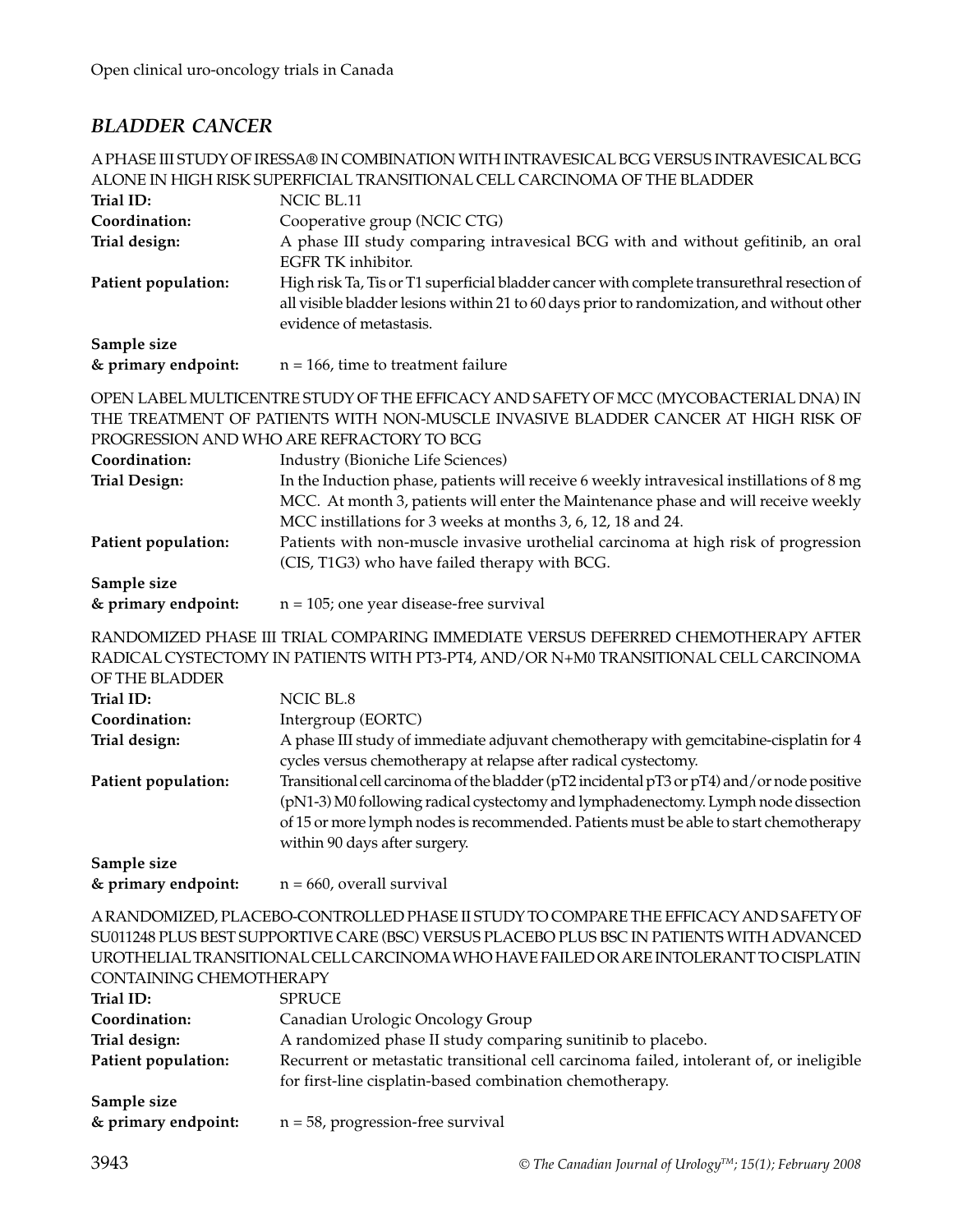### *PROSTATE ADENOCARCINOMA*

### *LOCALIZED PROSTATE CANCER*

*Low Risk*

|                                                                                    | A PHASE III STUDY OF ACTIVE SURVEILLANCE THERAPY AGAINST RADICAL TREATMENT IN PATIENTS                                                                                                                                                                                                                                                                                                                                                        |
|------------------------------------------------------------------------------------|-----------------------------------------------------------------------------------------------------------------------------------------------------------------------------------------------------------------------------------------------------------------------------------------------------------------------------------------------------------------------------------------------------------------------------------------------|
|                                                                                    | DIAGNOSED WITH FAVORABLE RISK PROSTATE CANCER (START)                                                                                                                                                                                                                                                                                                                                                                                         |
| Trial ID:                                                                          | NCIC CTG PR11                                                                                                                                                                                                                                                                                                                                                                                                                                 |
| Coordination:                                                                      | National Cancer Institute of Canada                                                                                                                                                                                                                                                                                                                                                                                                           |
| Trial design:                                                                      | A phase III study comparing radical prostatectomy or radical radiotherapy at the                                                                                                                                                                                                                                                                                                                                                              |
| Patient population:                                                                | time of initial diagnosis to active surveillance and selective intervention based on<br>pre-specified biochemical, histological or clinical criteria.<br>Suitable candidates for radical prostatectomy or radiotherapy. No previous treatment<br>for prostate cancer for greater than 6 months. Favorable risk as defined by the following:<br>clinical stage T1b, T1c, T2a or T2b, surgical Gleason score $\lt$ = 6, PSA $\lt$ = 10.0 ng/ml. |
| Sample size<br>& primary endpoint:                                                 | $n = 2130$ , disease specific survival                                                                                                                                                                                                                                                                                                                                                                                                        |
| A PHASE III RANDOMIZED STUDY OF HYPOFRACTIONATED 3D-CRT/IMRT VERSUS CONVENTIONALLY |                                                                                                                                                                                                                                                                                                                                                                                                                                               |

|                     | FRACTIONATED 3D-CRT/IMRT IN PATIENTS WITH FAVORABLE-RISK PROSTATE CANCER                   |
|---------------------|--------------------------------------------------------------------------------------------|
| Trial ID:           | RTOG 0415                                                                                  |
| Coordination:       | Cooperative group (Radiation Therapy Oncology Group)                                       |
| Trial design:       | A randomized phase III non-inferiority trial assessing hypofractionated radiation of 70 Gy |
|                     | in 28 fractions to the prostate versus standard fractionation of 73.8 Gy in 41 fractions.  |
| Patient population: | Low-risk localized prostate cancer.                                                        |
| Sample size         |                                                                                            |
| & primary endpoint: | $n = 1067$ , disease-free survival                                                         |
|                     |                                                                                            |

### *Intermediate Risk*

| A PHASE III RANDOMIZED STUDY OF HIGH DOSE 3D-CRT/IMRT VERSUS STANDARD DOSE 3D-CRT/IMRT |  |
|----------------------------------------------------------------------------------------|--|
| IN PATIENTS TREATED FOR LOCALIZED PROSTATE CANCER                                      |  |

| Trial ID:           | <b>RTOG 0126</b>                                                                             |
|---------------------|----------------------------------------------------------------------------------------------|
| Coordination:       | Cooperative group (RTOG)                                                                     |
| Trial design:       | A randomized phase III superiority clinical trial assessing dose-escalated radiation         |
|                     | of 79.2 Gy in 44 fractions versus standard fractionation of 70.2 in 39 fractions.            |
| Patient population: | Intermediate-risk prostate cancer.                                                           |
| Sample size         |                                                                                              |
| & primary endpoint: | $n = 1520$ , overall survival                                                                |
|                     | PROSTATE FRACTIONATED IRRADIATION TRIAL (PROFIT)                                             |
| Coordination:       | Cooperative group (Ontario Clinical Oncology Group)                                          |
| Trial design:       | A phase III study assessing the relative efficacy of dose-escalated radiation therapy (78 Gy |
|                     | in 39 fractions) versus a hypofractionated course of radiation (6000 Gy in 20 fractions).    |
| Patient population: | Intermediate-risk prostate cancer.                                                           |
| Sample size         |                                                                                              |
| & primary endpoint: | $n = 1204$ , biochemical (PSA) failure                                                       |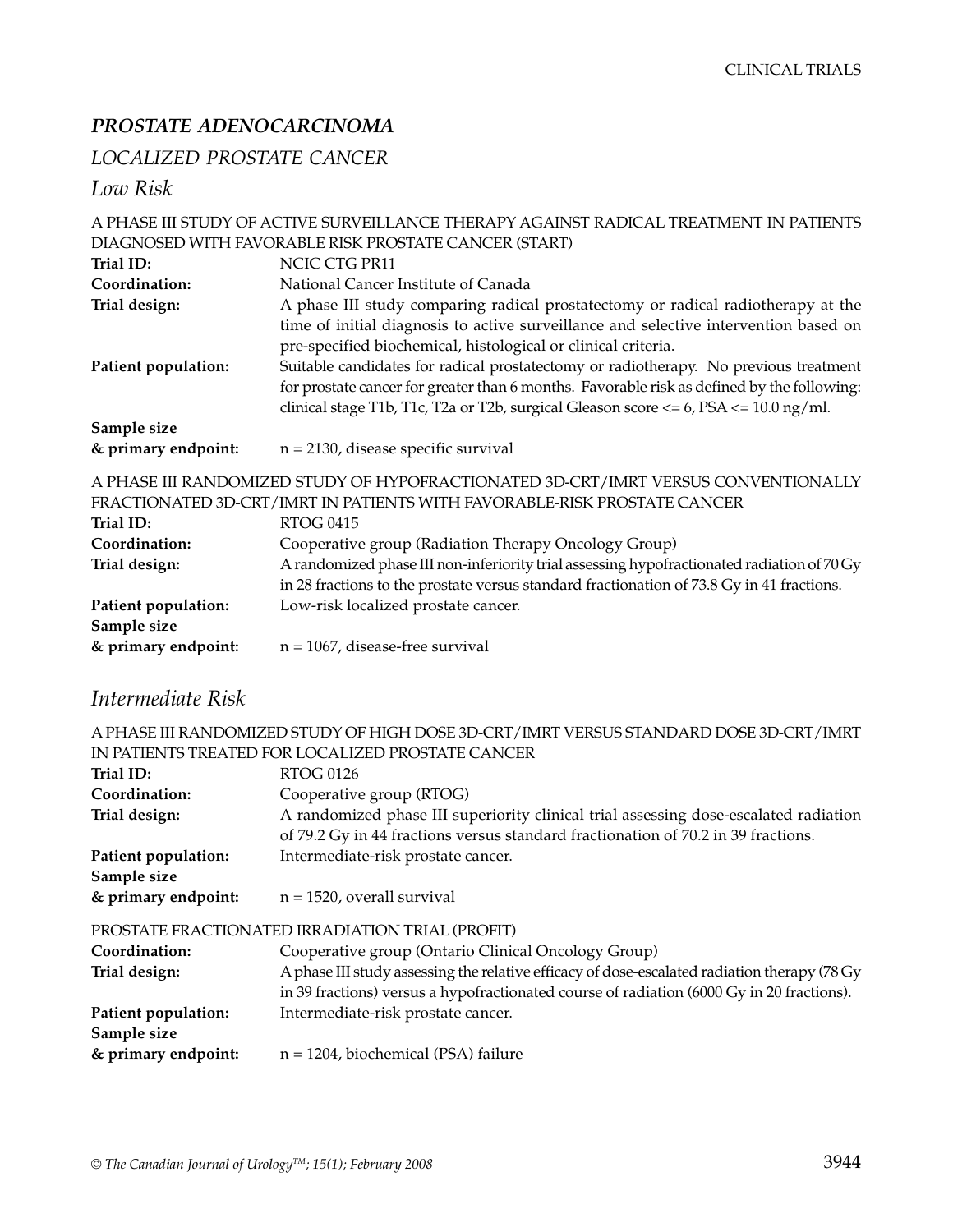### *High Risk*

#### A PHASE III STUDY OF NEOADJUVANT DOCETAXEL AND ANDROGEN SUPPRESSION PLUS RADIATION THERAPY VERSUS ANDROGEN SUPPRESSION ALONE PLUS RADIATION THERAPY FOR HIGH-RISK LOCALIZED ADENOCARCINOMA OF THE PROSTATE (DART)

|                                          | LOCALIZED ADENOCARCINOMA OF THE PROSTATE (DART)                                                                                                                                                                                                                                                                |
|------------------------------------------|----------------------------------------------------------------------------------------------------------------------------------------------------------------------------------------------------------------------------------------------------------------------------------------------------------------|
| Trial ID:                                | NCIC PR12                                                                                                                                                                                                                                                                                                      |
| Coordination:                            | National Cancer Institute of Canada                                                                                                                                                                                                                                                                            |
| Trial design:                            | A randomized phase III relative efficacy assessment of 3 years of androgen suppression<br>combined with radical external beam radiation therapy (70 Gy-73 Gy) plus or minus<br>neoadjuvant docetaxel chemotherapy (four cycles, 75 mg/m <sup>2</sup> q21 days).                                                |
| Patient population:                      | High-risk prostate cancer.                                                                                                                                                                                                                                                                                     |
| Sample size                              |                                                                                                                                                                                                                                                                                                                |
| & primary endpoint:                      | $n = 530$ , disease-free survival                                                                                                                                                                                                                                                                              |
|                                          | RANDOMIZED PHASE III STUDY OF NEO-ADJUVANT DOCETAXEL AND ANDROGEN DEPRIVATION<br>PRIOR TO RADICAL PROSTATECTOMY VERSUS IMMEDIATE RADICAL PROSTATECTOMY IN PATIENTS                                                                                                                                             |
|                                          | WITH HIGH-RISK, CLINICALLY LOCALIZED PROSTATE CANCER                                                                                                                                                                                                                                                           |
| Trial ID:                                | <b>NCI CDR0000526353</b>                                                                                                                                                                                                                                                                                       |
| Coordination:                            | Intergroup (National Cancer Institute)                                                                                                                                                                                                                                                                         |
| Trial design:                            | A phase III comparison of neoadjuvant chemohormonal therapy with goserelin or<br>leuprolide for 18-24 weeks with docetaxel IV every 3 weeks for up to six courses<br>followed by radical prostatectomy with staging pelvic lymphadenectomy versus<br>radical prostatectomy with staging lymphadenectomy alone. |
| Patient population:                      | High-risk prostate cancer.                                                                                                                                                                                                                                                                                     |
| Sample size                              |                                                                                                                                                                                                                                                                                                                |
| & primary endpoint:                      | $n = 750$ , 3 year biochemical progression-free survival                                                                                                                                                                                                                                                       |
| <b>IMRT IN HIGH-RISK PROSTATE CANCER</b> | RANDOMIZED PHASE III TRIAL OF 3D CONFORMAL RADIOTHERAPY VERSUS HELICAL TOMOTHERAPY                                                                                                                                                                                                                             |
| Coordination:                            | Investigator led (Ottawa Regional Cancer Program)                                                                                                                                                                                                                                                              |
| m · 1 1 ·                                |                                                                                                                                                                                                                                                                                                                |

| Trial design:       | A phase III randomized relative efficacy comparison of three-dimensional conformal  |
|---------------------|-------------------------------------------------------------------------------------|
|                     | radiation therapy versus helical tomotherapy with 78 Gy in 39 fractions and 3 years |
|                     | of LHRH therapy.                                                                    |
| Patient population: | High-risk prostate cancer.                                                          |
| Sample size         |                                                                                     |

#### **& primary endpoint:** n = 72, late rectal toxicity

A PHASE III PROTOCOL OF ANDROGEN SUPPRESSION (AS) AND 3DCRT/IMRT VS AS AND 3DCRT/IMRT FOLLOWED BY CHEMOTHERAPY WITH DOCETAXEL AND PREDNISONE FOR LOCALIZED, HIGH-RISK PROSTATE CANCER

| <b>RTOG 0521</b>                                                                                                                                                                                                                                               |
|----------------------------------------------------------------------------------------------------------------------------------------------------------------------------------------------------------------------------------------------------------------|
| Cooperative group                                                                                                                                                                                                                                              |
| A randomized phase III relative efficacy assessment of 2 years of androgen suppression<br>combined with radical external beam radiation therapy (72 Gy-75.6 Gy) with or without<br>adjuvant docetaxel chemotherapy (six cycles, $75 \text{ mg/m}^2$ q21 days). |
| High-risk prostate cancer.                                                                                                                                                                                                                                     |
| $n = 600$ , overall survival                                                                                                                                                                                                                                   |
|                                                                                                                                                                                                                                                                |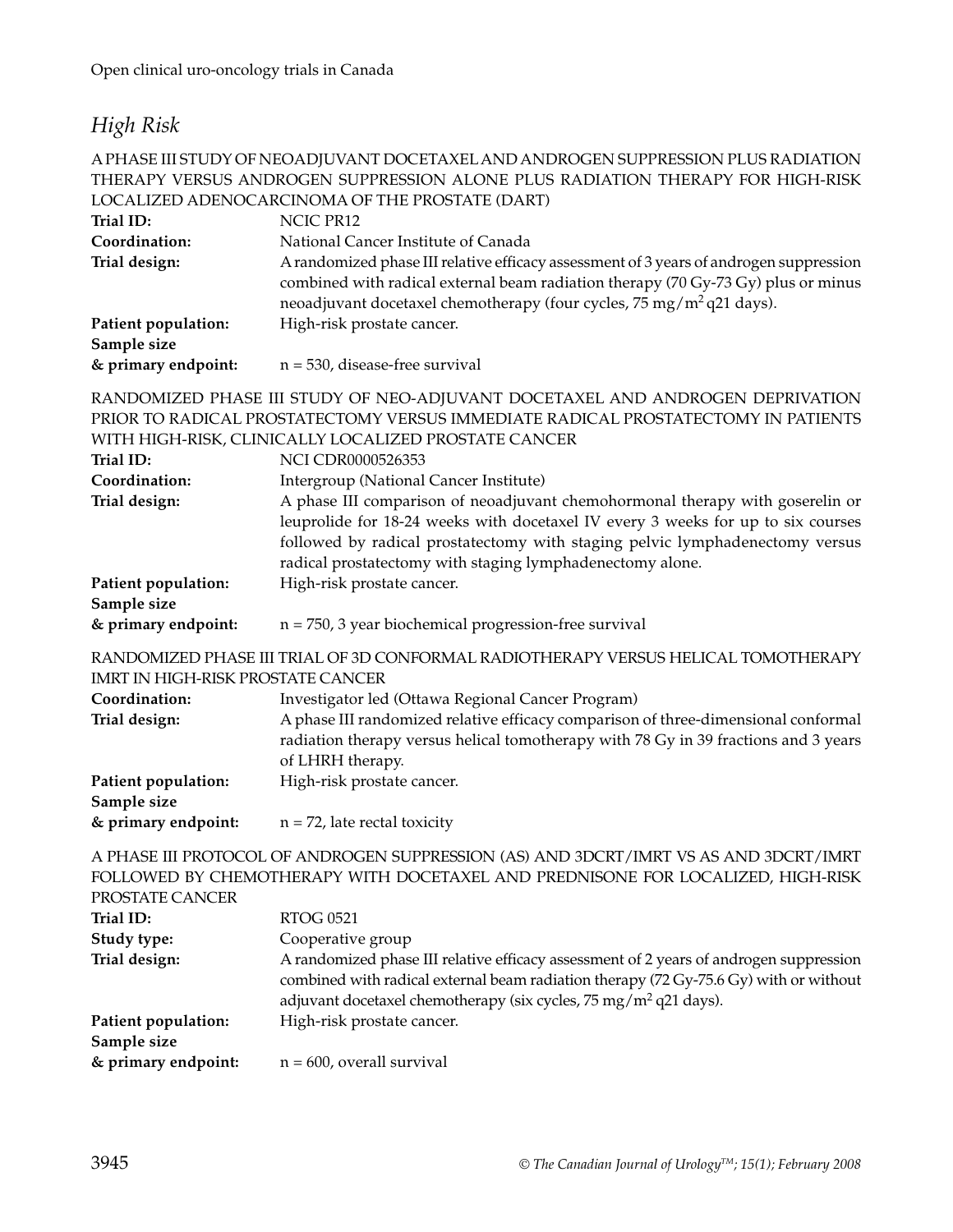PHASE III, DOUBLE-BLIND, PLACEBO-CONTROLLED STUDY TO EVALUATE THE EFFICACY OF ZOMETA® FOR THE PREVENTION OF OSTEOPOROSIS AND ASSOCIATED FRACTURES IN PATIENTS RECEIVING RADIATION THERAPY AND LONG TERM LHRH AGONISTS FOR HIGH-GRADE AND/OR LOCALLY ADVANCED PROSTATE CANCER

| Trial ID:           | RTOG 0518                                                                                           |
|---------------------|-----------------------------------------------------------------------------------------------------|
| Coordination:       | Intergroup (RTOG)                                                                                   |
| Trial design:       | This randomized phase III trial is studying zoledronate versus placebo in the prevention            |
|                     | of osteoporosis and bone fractures in patients with locally advanced nonmetastatic prostate         |
|                     | cancer undergoing radiation therapy and hormone therapy.                                            |
| Patient population: | Prostate cancer diagnosed within the past 6 months, clinical stage T3 OR Gleason score              |
|                     | $\geq$ 8 OR PSA $\geq$ 30 ng/mL OR Gleason score $\geq$ 7 and PSA $\geq$ 15 ng/mL, baseline T score |
|                     | > -2.5 in both the L spine and the total hip by dual x-ray absorptiometry scan, and scheduled       |
|                     | to receive a LHRH agonist for $\geq 1$ year.                                                        |
| Sample size         |                                                                                                     |
| & primary endpoint: | $n = 1272$ , freedom from any bone fracture                                                         |

### *BIOCHEMICALLY RELAPSED PROSTATE CANCER*

A RANDOMIZED COMPARISON OF IMMEDIATE VERSUS DEFERRED ANDROGEN DEPRIVATION THERAPY USING GOSERELIN FOR RECURRENT PROSTATE CANCER AFTER RADICAL RADIOTHERAPY (ELAAT)

| Study type:         | Cooperative group (Ontario Clinical Oncology Group)                                                                           |
|---------------------|-------------------------------------------------------------------------------------------------------------------------------|
| Trial design:       | A phase III trial comparing immediate to deferred androgen deprivation therapy.                                               |
| Patient population: | Patients who have undergone prior radical radiation for prostate cancer and are now<br>experiencing a biochemical recurrence. |
| Sample size         |                                                                                                                               |
| & primary endpoint: | $n = 1100$ , time to androgen independent disease                                                                             |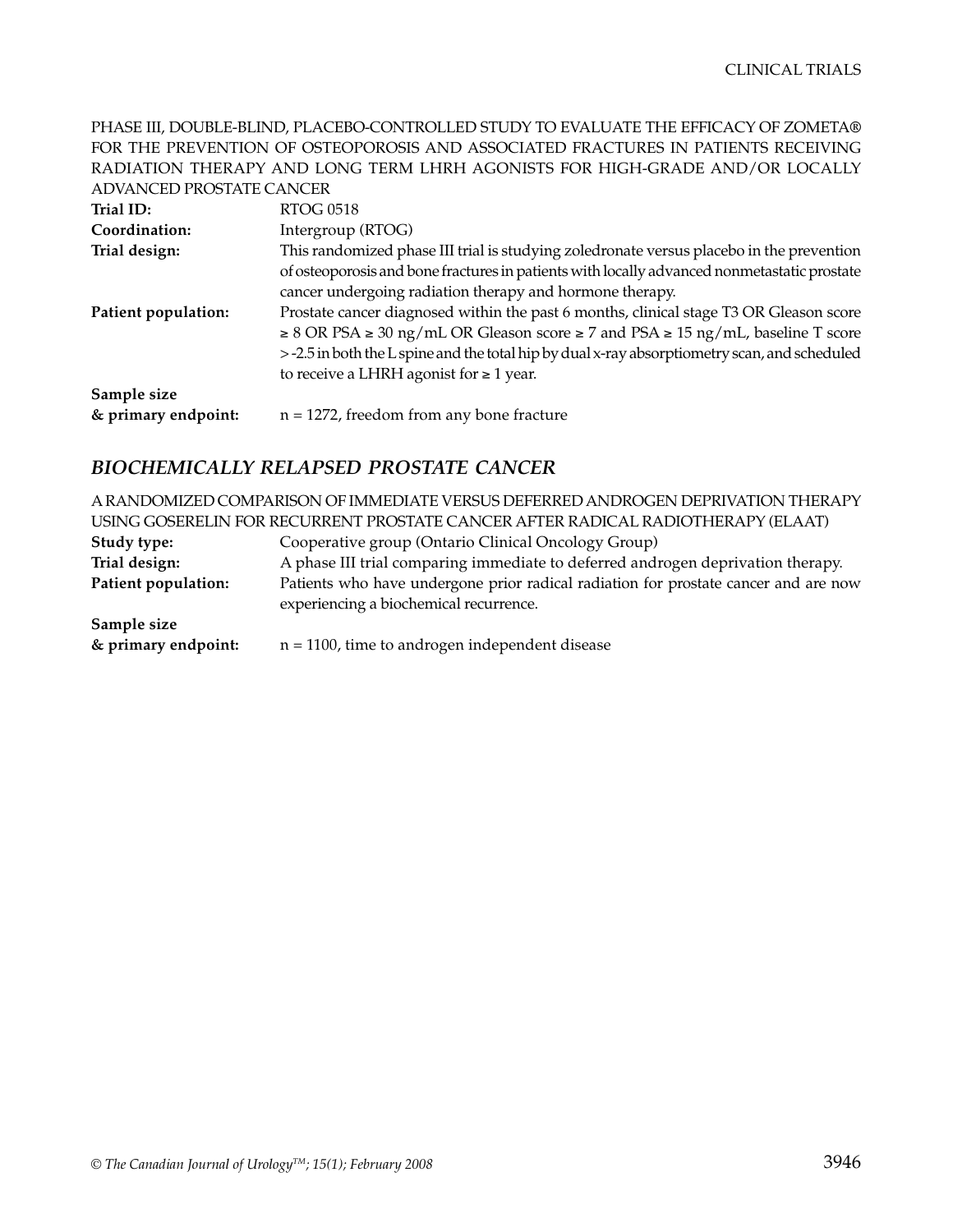### *METASTATIC PROSTATE CANCER*

|                         | PHASE III STUDY OF INTERMITTENT ANDROGEN DEPRIVATION IN PATIENTS WITH STAGE D2 PROSTATE                                                                                                                                                                                                                                                                                                                                                                                                                                                                                                                           |
|-------------------------|-------------------------------------------------------------------------------------------------------------------------------------------------------------------------------------------------------------------------------------------------------------------------------------------------------------------------------------------------------------------------------------------------------------------------------------------------------------------------------------------------------------------------------------------------------------------------------------------------------------------|
| <b>CANCER</b>           |                                                                                                                                                                                                                                                                                                                                                                                                                                                                                                                                                                                                                   |
| Trial ID:               | NCICPR8, SWOG-9346                                                                                                                                                                                                                                                                                                                                                                                                                                                                                                                                                                                                |
| Coordination:           | Intergroup (SWOG)                                                                                                                                                                                                                                                                                                                                                                                                                                                                                                                                                                                                 |
| Trial design/treatment: | Randomized, multicenter study. Induction therapy: Patients receive combined<br>androgen-deprivation (CAD) therapy comprising goserelin subcutaneously once a<br>month and oral bicalutamide once daily for 8 courses (7 months). Patients are then<br>randomized to 1 of 2 consolidation regimens. Arm I continuous CAD until disease<br>progression. Arm II (intermittent CAD): Patients undergo observation only in the<br>absence of rising prostate-specific antigen (PSA) or clinical symptoms of progressive<br>disease. Patients with rising PSA or progressive disease begin CAD as in induction therapy. |
| Patient population:     | Histologically or cytologically confirmed adenocarcinoma of the prostate, clinical stage<br>D2 as evidenced by soft tissue and/or bony metastases.                                                                                                                                                                                                                                                                                                                                                                                                                                                                |
| Sample size             |                                                                                                                                                                                                                                                                                                                                                                                                                                                                                                                                                                                                                   |
| & primary endpoint:     | $n = 1512$ , quality of life                                                                                                                                                                                                                                                                                                                                                                                                                                                                                                                                                                                      |
| METASTATIC TO BONE      | ARANDOMIZED, DOUBLE-BLIND, PLACEBO-CONTROLLED PHASE III STUDY OF EARLY VERSUS STANDARD<br>ZOLEDRONIC ACID TO PREVENT SKELETAL RELATED EVENTS IN MEN WITH PROSTATE CANCER                                                                                                                                                                                                                                                                                                                                                                                                                                          |
| Trial ID:               | NCIC PRC2                                                                                                                                                                                                                                                                                                                                                                                                                                                                                                                                                                                                         |
| Coordination:           | Intergroup (Cancer And Leukemia Group B)                                                                                                                                                                                                                                                                                                                                                                                                                                                                                                                                                                          |
| Trial design:           | A phase III study comparing treatment with zoledronic acid at the time of initiation of<br>androgen deprivation therapy for metastatic prostate cancer to treatment at time of<br>progression to hormone-refractory disease.                                                                                                                                                                                                                                                                                                                                                                                      |
| Patient population:     | Metastatic prostate cancer with at least one bone metastasis by radiographic imaging<br>receiving androgen deprivation therapy.                                                                                                                                                                                                                                                                                                                                                                                                                                                                                   |
| Sample size             |                                                                                                                                                                                                                                                                                                                                                                                                                                                                                                                                                                                                                   |
| & primary endpoint:     | $n = 680$ , time to first skeletal related event                                                                                                                                                                                                                                                                                                                                                                                                                                                                                                                                                                  |

### *HORMONAL REFRACTORY PROSTATE CANCER*

A PHASE II STUDY OF BAY 43-9006 IN COMBINATION WITH BICALUTAMIDE IN PATIENTS WITH CHEMO-NAÏVE HORMONE REFRACTORY PROSTATE CANCER

| Trial ID:                          | OZM-001                                                                                                                                                                                        |
|------------------------------------|------------------------------------------------------------------------------------------------------------------------------------------------------------------------------------------------|
| Coordination:                      | Ozmosis Research Inc.                                                                                                                                                                          |
| Trial design:                      | A 2-stage phase II clinical trial                                                                                                                                                              |
| Patient population:                | Progressive prostate cancer despite androgen ablation, low-bulk asymptomatic<br>metastatic or biochemical recurrent disease without curative therapy, and no prior<br>palliative chemotherapy. |
| Sample size<br>& primary endpoint: | $n = 37$ , PSA response rate                                                                                                                                                                   |
|                                    |                                                                                                                                                                                                |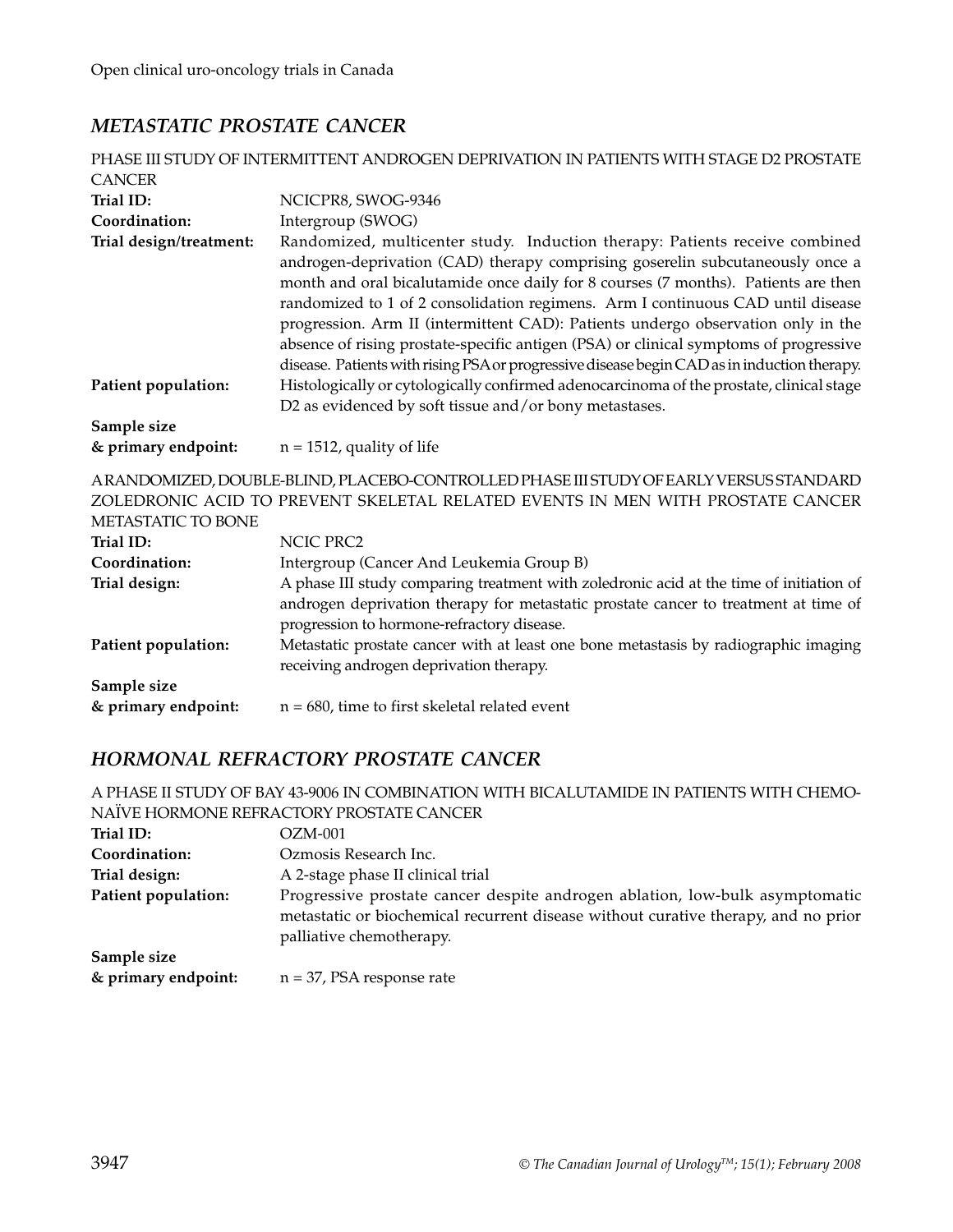A MULTICENTRE, RANDOMIZED, DOUBLE-BLIND STUDY COMPARING THE EFFICACY AND SAFETY OF AFLIBERCEPT VERSUS PLACEBO EVERY 3 WEEKS IN PATIENTS TREATED WITH DOCETAXEL/PREDNISONE FOR METASTATIC ANDROGEN INDEPENDENT PROSTATE CANCER Trial ID: VENICE/ EFC6546 **Coordination:** Industry (sanofi-aventis) **Trial design:** A phase III study comparing the addition of aflibercept to standard docetaxel/prednisone. **Patient population:** Metastatic hormone-refractory prostate cancer and no prior palliative chemotherapy. **Sample size & primary endpoint:** n = 1200, overall survival A RANDOMIZED, OPEN-LABEL MULTICENTRE STUDY OF XRP-6258 AT 25 MG/M2 IN COMBINATION WITH PREDNISONE EVERY 3 WEEKS COMPARED TO MITOXANTRONE IN COMBINATION WITH PREDNISONE FOR THE TREATMENT OF HORMONE-REFRACTORY METASTATIC PROSTATE CANCER PREVIOUSLY TREATED WITH A TAXOTERE-CONTAINING REGIMEN **Coordination:** sanofi-aventis **Trial design:** Randomized phase III **Patient population:** Hormone-refractory prostate cancer previously treated with docetaxel. **Sample size & primary endpoint:** n = 720, overall survival PATUPILONE AND PREDNISONE IN METASTATIC HORMONE REFRACTORY PROSTATE CANCER **Trial ID:** OZM-005 **Coordination:** BC Cancer Agency, Ozmosis Research Inc. **Trial design:** A phase II study of patupilone 8 mg/m<sup>2</sup> IV q3weeks with oral prednisone **Patient population:** Hormone refractory prostate cancer previously treated with docetaxel. **Sample size & primary endpoint:** n = 73, PSA response rate

#### *RENAL CELL CANCER*

|                     | A RANDOMIZED, DOUBLE-BLIND PHASE III TRIAL OF ADJUVANT SUNITINIB VERSUS SORAFENIB VERSUS  |
|---------------------|-------------------------------------------------------------------------------------------|
|                     | PLACEBO IN PATIENTS WITH RESECTED RENAL CELL CARCINOMA (ASSURE)                           |
| Trial ID:           | NCIC REC.2                                                                                |
| Coordination:       | Intergroup (ECOG)                                                                         |
| Trial design:       | A phase III surgical adjuvant study assessing the effectiveness of sunitinib or sorafenib |
|                     | compared to placebo.                                                                      |
| Patient population: | Resected renal cell carcinoma, T1b grade 3-4 or higher and/or N+.                         |
| Sample size         |                                                                                           |
| & primary endpoint: | $n = 1332$ , overall survival                                                             |